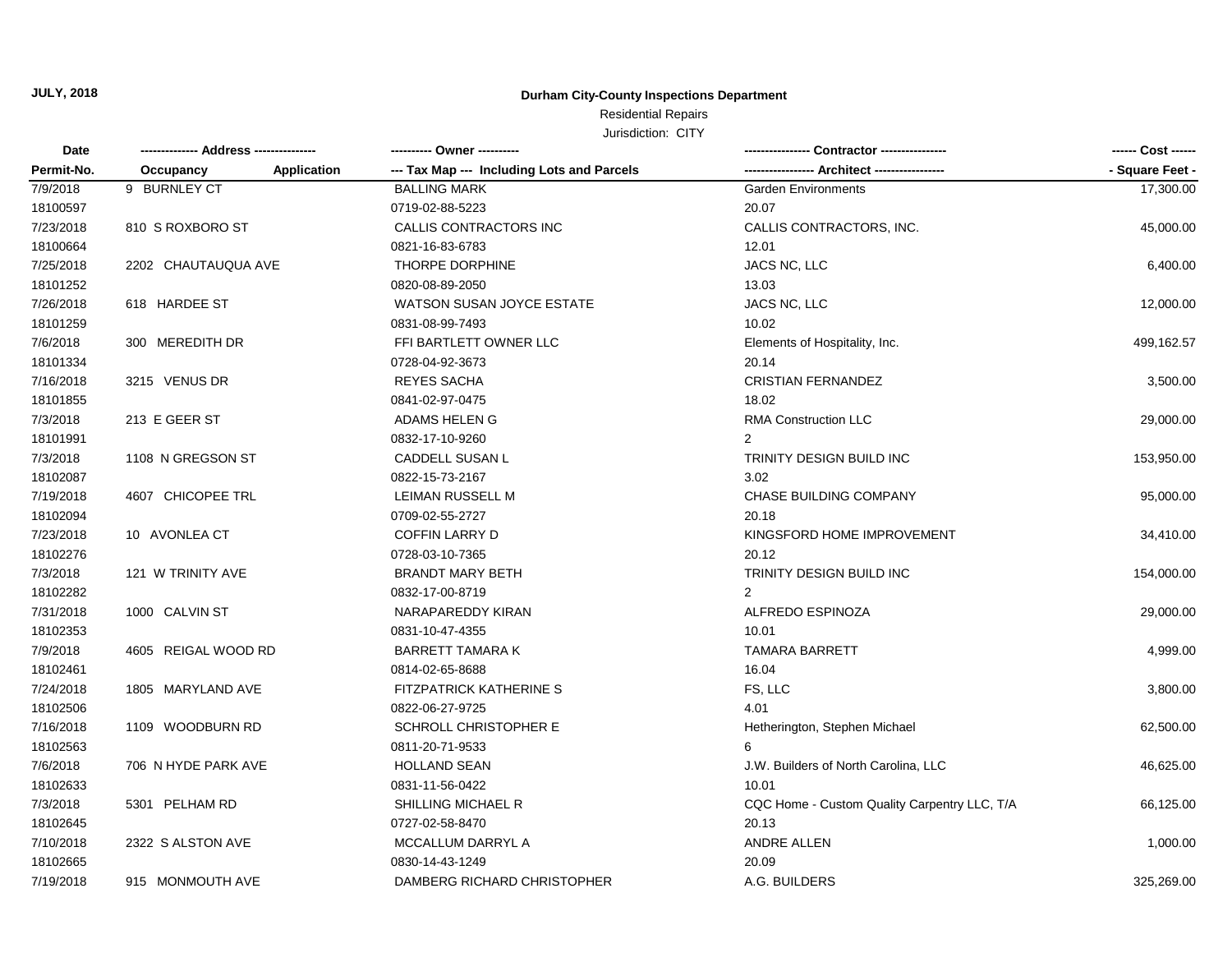# Residential Repairs

| Jurisdiction: CITY |  |
|--------------------|--|

| Date       | -------------- Address --------------- |             | ---------- Owner ----------                |                                     | ------ Cost ------ |
|------------|----------------------------------------|-------------|--------------------------------------------|-------------------------------------|--------------------|
| Permit-No. | Occupancy                              | Application | --- Tax Map --- Including Lots and Parcels |                                     | - Square Feet -    |
| 18102666   |                                        |             | 0822-19-71-4221                            | 3.02                                |                    |
| 7/3/2018   | 3 WOODCREEK CT                         |             | <b>BRADFIELD JOHN</b>                      | Freys Building & Remodeling Company | 35,750.00          |
| 18102674   |                                        |             | 0717-02-77-3004                            | 20.12                               |                    |
| 7/9/2018   | 1604 MARYLAND AVE                      |             | UPCHURCH NAIDA S TRUSTEE                   | Home By Design, LLC                 | 72,000.00          |
| 18102690   |                                        |             | 0822-10-36-1806                            | 4.01                                |                    |
| 7/12/2018  | 4804 BUTTONBUSH DR                     |             | <b>KLAREN ANDREW JAY</b>                   | Home By Design, LLC                 | 15,500.00          |
| 18102707   |                                        |             | 0834-01-37-1295                            | 16.01                               |                    |
| 7/27/2018  | 851 SEDGEFIELD ST                      |             | STAGG WILLIAM R JR                         | Sierra Structures, Inc.             | 3,870.00           |
| 18102711   |                                        |             | 0822-14-43-4023                            | 3.01                                |                    |
| 7/13/2018  | 1113 CRESCENT MOON CT                  |             | LENNAR CAROLINAS LLC                       | <b>Added Dimensions</b>             | 24,950.00          |
| 18102718   |                                        |             | 0813-01-27-8102                            | 17.07                               |                    |
| 7/13/2018  | 1116 CRESCENT MOON CT                  |             | MITCHELL DAVID LANCE                       | <b>Added Dimensions</b>             | 5,500.00           |
| 18102719   |                                        |             | 0813-01-27-9370                            | 17.07                               |                    |
| 7/3/2018   | 325 VINTAGE HOLLY DR                   |             | <b>ASTON MICHAEL</b>                       | Wood, Danny O.                      | 29,000.00          |
| 18102721   |                                        |             | 0860-01-05-4946                            | 18.05                               |                    |
| 7/25/2018  | 2019 ENGLEWOOD AVE                     |             | <b>TASCHUK MYRON JOHN</b>                  | Cathy Saylor                        | 16,000.00          |
| 18102724   |                                        |             | 0822-14-24-6522                            | 4.02                                |                    |
| 7/13/2018  | 414 S BUCHANAN BLVD                    |             | <b>TEER DWIGHT L</b>                       | W & W TRUCKING & DEMOLITION         | 1,000.00           |
| 18102725   |                                        |             | 0821-07-58-1397                            |                                     |                    |
| 7/9/2018   | 510 RED OAK AVE                        |             | MCCASKILL OSCAR LEE HEIRS                  | W & W TRUCKING & DEMOLITION         | 1,000.00           |
| 18102726   |                                        |             | 0820-12-86-5402                            | 13.04                               |                    |
| 7/2/2018   | 3413 OLD CHAPEL HILL RD                |             | REVISION DEVELOPERS LLC                    | LEGACY BUILDING CO., LLC            | 1,000.00           |
| 18102738   |                                        |             | 0810-15-54-6348                            | 20.07                               |                    |
| 7/6/2018   | 9 HAYCOX CT                            |             | WEBB CARL P SR                             | Carl Webb                           | 25,500.00          |
| 18102744   |                                        |             | 0727-01-19-7574                            | 20.12                               |                    |
| 7/25/2018  | 200 SEVEN OAKS RD                      |             | 29SC SEVEN OAKS LP                         | PLYMAX ROOFING, LLC.                | 203,334.00         |
| 18102756   |                                        |             | 0824-04-84-0420                            | 17.08                               |                    |
| 7/25/2018  | 200 SEVEN OAKS RD                      |             | 29SC SEVEN OAKS LP                         | PLYMAX ROOFING, LLC.                | 121,666.00         |
| 18102757   |                                        |             | 0824-04-84-0420                            | 17.08                               |                    |
| 7/27/2018  | 1612 WARD ST                           |             | CARVER REBECCA JANE                        | Benitez Carpentry & Renovation      | 15,500.00          |
| 18102813   |                                        |             | 0821-17-22-4025                            | 6                                   |                    |
| 7/17/2018  | 104 UNION DR                           |             | DUKE UNIVERSITY                            | MITCHELL, O C, JR., INC.            | 78,680.00          |
| 18102841   |                                        |             | 0811-07-57-6992                            | 15.01                               |                    |
| 7/5/2018   | 3212 SPRUNT AVE                        |             | <b>BABINEC PAUL JAMES</b>                  | Turnlight Partners Ltd.             | 26,600.00          |
| 18102851   |                                        |             | 0812-11-67-4194                            | 4.01                                |                    |
| 7/9/2018   | 318 E UMSTEAD ST                       |             | <b>BLANCO &amp; BLANCO LLC</b>             | Blanco & Blanco                     | 10,000.00          |
| 18102859   |                                        |             | 0821-16-92-5630                            | 13.01                               |                    |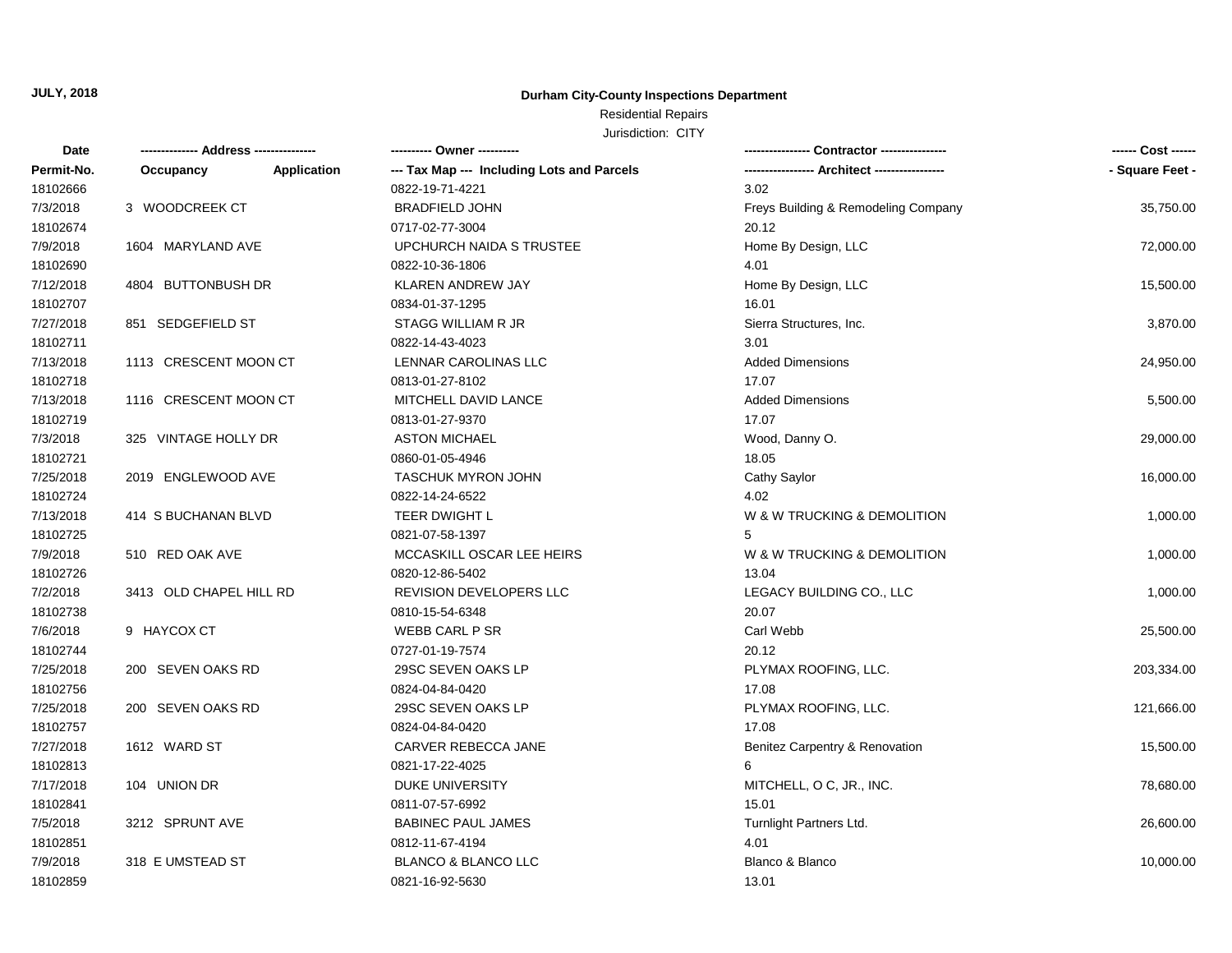## Residential Repairs

| Date       |                          | ---------- Owner ----------                |                                      | ------ Cost ------ |
|------------|--------------------------|--------------------------------------------|--------------------------------------|--------------------|
| Permit-No. | Application<br>Occupancy | --- Tax Map --- Including Lots and Parcels |                                      | - Square Feet -    |
| 7/11/2018  | 3600 FOXWOOD PL          | <b>SUHOCKI PAUL V</b>                      | HOWELL, JOHN E.                      | 340,100.00         |
| 18102872   |                          | 0813-02-45-9297                            | 17.07                                |                    |
| 7/10/2018  | 2903 ELGIN ST            | <b>WALTON LAURA E</b>                      | SCHREIBER CONSTRUCTION               | 23,061.00          |
| 18102875   |                          | 0832-05-08-6875                            | 1.02                                 |                    |
| 7/25/2018  | 1119 LANCASTER ST        | SILVER SUN DEVELOPMENT LLC                 | PETER J. MCCLINTOCK                  | 99,500.00          |
| 18102886   |                          | 0822-15-54-5992                            | 3.01                                 |                    |
| 7/6/2018   | 17 TWINLEAF PL           | <b>FREEDMAN NEIL J</b>                     | <b>ARS</b>                           | 4,500.00           |
| 18102889   |                          | 0813-16-73-6664                            | 17.07                                |                    |
| 7/6/2018   | 703 AINSLEY CT           | <b>RUSSELL ANNIE</b>                       | <b>ARS</b>                           | 4,500.00           |
| 18102890   |                          | 0728-03-11-4026                            | 20.12                                |                    |
| 7/17/2018  | 204 HARDWICK DR          | MONTGOMERY KEVIN G                         | ARS                                  | 4,450.00           |
| 18102891   |                          | 0728-03-24-2122                            | 20.12                                |                    |
| 7/6/2018   | 714 HUGO ST              | <b>JONES DOROTHY SNIPES</b>                | ARS                                  | 3,600.00           |
| 18102892   |                          | 0832-07-58-2316                            | 1.01                                 |                    |
| 7/6/2018   | 3303 MEADOWRUN DR        | <b>GLOEKLER DAVID P</b>                    | <b>ARS</b>                           | 3,950.00           |
| 18102893   |                          | 0719-03-21-9372                            | 20.08                                |                    |
| 7/3/2018   | 3610 DEARBORN DR         | LANGLEY MICHAEL SPAIN                      | LANGLEY, MICHAEL                     | 1,000.00           |
| 18102896   |                          | 0833-15-53-1016                            | 17.09                                |                    |
| 7/3/2018   | 3612 DEARBORN DR         | LANGLEY MICHAEL SPAIN                      | LANGLEY, MICHAEL                     | 1,000.00           |
| 18102897   |                          | 0833-15-53-0066                            | 17.09                                |                    |
| 7/16/2018  | 1305 GEORGIA AVE         | <b>GRAMBOW STEVEN C</b>                    | Dreps Construction, LLC, Matt        | 85,000.00          |
| 18102905   |                          | 0812-12-95-6817                            | 4.01                                 |                    |
| 7/6/2018   | 3803 COLORADO AVE        | <b>HARDISON THOMAS E</b>                   | Wood, Danny O.                       | 10,000.00          |
| 18102907   |                          | 0719-01-06-3877                            | 20.18                                |                    |
| 7/6/2018   | 3924 NOTTAWAY RD         | DEAN JEFFREY C                             | <b>GARRETT BUILDERS LLC</b>          | 230,000.00         |
| 18102908   |                          | 0719-01-16-8256                            | 20.08                                |                    |
| 7/6/2018   | 3806 HILLGRAND DR        | MCKINNEY ASHLEY DANIEL ROSS                | Daniel McKinney                      | 13,000.00          |
| 18102909   |                          | 0812-01-15-7528                            | 17.06                                |                    |
| 7/12/2018  | 508 PLANO DR             | <b>BOLIEK JILL J</b>                       | Wood, Danny O.                       | 42,000.00          |
| 18102910   |                          | 0850-03-32-7297                            | 18.05                                |                    |
| 7/9/2018   | 1004 WOOD MEADOW LN      | HAYMORE LAURA B                            | DREAM SPACES LLC                     | 18,447.00          |
| 18102911   |                          | 0759-01-06-1489                            | 18.05                                |                    |
| 7/3/2018   | 1001 VIRGIE ST           | MUNRO PARKER INVESTMENTS LLC               | PARKER, DAVID R.                     | 1,000.00           |
| 18102922   |                          | 0822-13-24-2099                            | 4.02                                 |                    |
| 7/9/2018   | 806 ATTICUS WAY          | AVH BETHPAGE LLC                           | Capital Building and Renovation Inc. | 23,000.00          |
| 18102936   |                          | 0758-03-03-0789                            | 20.14                                |                    |
| 7/12/2018  | 115 STERLING CHAPEL WAY  | DIAMOND KAREN L                            | jose Gonazalez                       | 18,700.00          |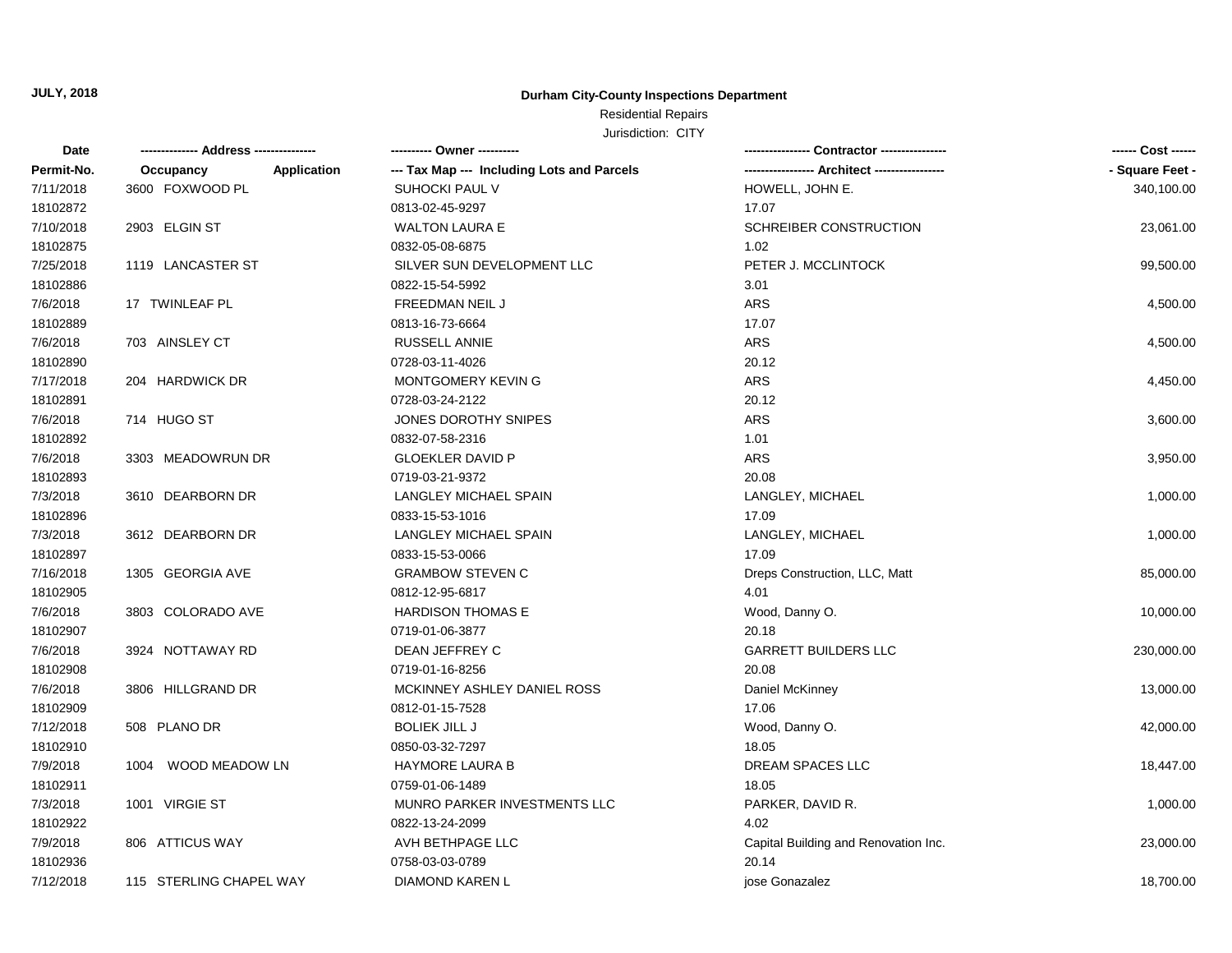# Residential Repairs

| Date       |                       |             |                                            |                                      | ------ Cost ------ |
|------------|-----------------------|-------------|--------------------------------------------|--------------------------------------|--------------------|
| Permit-No. | Occupancy             | Application | --- Tax Map --- Including Lots and Parcels |                                      | - Square Feet -    |
| 18102954   |                       |             | 0707-01-17-9106                            | 20.12                                |                    |
| 7/10/2018  | 8 THOMPSONVILLE CT    |             | TOLL NC LP                                 | MK STICKBUILDERS LLC                 | 2,170.00           |
| 18102956   |                       |             | 0717-02-77-1402                            | 20.12                                |                    |
| 7/16/2018  | 314 WAYNE CIR         |             | <b>SMITH TARA BROWN</b>                    | Marcellas Smith                      | 27,000.00          |
| 18102959   |                       |             | 0820-11-77-0059                            | 13.04                                |                    |
| 7/9/2018   | 11 PLACID CT          |             | CHUCKALOVCAK JOHN PAUL                     | Sierra Structures, Inc.              | 7,989.00           |
| 18102976   |                       |             | 0729-03-30-8912                            | 20.12                                |                    |
| 7/20/2018  | 1809 SO HI DR         |             | <b>OLD NORTH STATE LAND &amp;</b>          | REGIONAL WATERPROOFING CO INC        | 6,996.00           |
| 18102983   |                       |             | 0739-02-58-1348                            | 20.14                                |                    |
| 7/3/2018   | 1203 N MIAMI BLVD     |             | <b>GROSSI SHERRY</b>                       | Cesare Grossi                        | 13,100.00          |
| 18102995   |                       |             | 0831-08-77-5569                            | 10.02                                |                    |
| 7/3/2018   | 500 WOODCROFT PKWY    |             | MCNAMARA JANET A KUHN                      | <b>Cornerstone Foundation Repair</b> | 3,000.00           |
| 18103001   |                       |             | 0719-04-90-4715                            | 20.11                                |                    |
| 7/3/2018   | 1020 MONMOUTH AVE     |             | <b>COGGINS LEE ANNE</b>                    | <b>Cornerstone Foundation Repair</b> | 7,000.00           |
| 18103002   |                       |             | 0822-19-61-6434                            | 3.02                                 |                    |
| 7/16/2018  | 8301 BUCK CROSSING DR |             | <b>SINGH PARMINDER</b>                     | FS, LLC                              | 24,000.00          |
| 18103003   |                       |             | 0718-03-31-3313                            | 20.12                                |                    |
| 7/3/2018   | 3327 PROSPECT PKWY    |             | RICHARD JOSEPH                             | Joseph Richard                       | 5,500.00           |
| 18103006   |                       |             | 0850-04-72-2606                            | 18.05                                |                    |
| 7/11/2018  | 1014 W KNOX ST        |             | EDMONDSON JAMES C JR                       | Nirav M Amin                         | 125,787.00         |
| 18103012   |                       |             | 0822-15-63-7862                            | 3.02                                 |                    |
| 7/9/2018   | 1804 HAVERFORD ST     |             | PRODUCTION CONSTRUCTION INC                | Production Construction Inc.         | 21,000.00          |
| 18103016   |                       |             | 0822-07-57-5964                            | 1.02                                 |                    |
| 7/17/2018  | 507 OTTAWA AVE        |             | <b>KECK KELLI LAUREN</b>                   | Little Corner Construction           | 6,550.00           |
| 18103028   |                       |             | 0831-05-17-7539                            | 11                                   |                    |
| 7/23/2018  | 6 E BAYBERRY CT       |             | <b>HOWE SABINE A</b>                       | <b>ANDREW SNIDER</b>                 | 60,800.00          |
| 18103033   |                       |             | 0719-04-50-4185                            | 20.11                                |                    |
| 7/16/2018  | 4214 SWARTHMORE RD    |             | <b>MASON CHARLOTTE H</b>                   | Cornerstone Foundation Repair        | 2,000.00           |
| 18103044   |                       |             | 0709-04-94-7438                            | 20.18                                |                    |
| 7/16/2018  | 3212 ALABAMA AVE      |             | WHITAKER ROBIN WOODROW                     | Cornerstone Foundation Repair        | 11,000.00          |
| 18103045   |                       |             | 0813-13-93-9792                            | 17.05                                |                    |
| 7/16/2018  | 914 W KNOX ST         |             | EPPINETTE WILLIAM CHARLES JR               | FOUNDATION XPERTS, LLC               | 10,000.00          |
| 18103050   |                       |             | 0822-15-73-4776                            | 3.02                                 |                    |
| 7/17/2018  | 2605 LEGION AVE       |             | THOMSON BRENNAN P                          | FOUNDATION XPERTS, LLC               | 10,000.00          |
| 18103051   |                       |             | 0811-20-90-8980                            | 6                                    |                    |
| 7/16/2018  | 3211 WESTOVER RD      |             | <b>SEXTON DANIEL J</b>                     | <b>Advanced Structural Repair</b>    | 17,520.00          |
| 18103053   |                       |             | 0719-01-39-9541                            | 20.08                                |                    |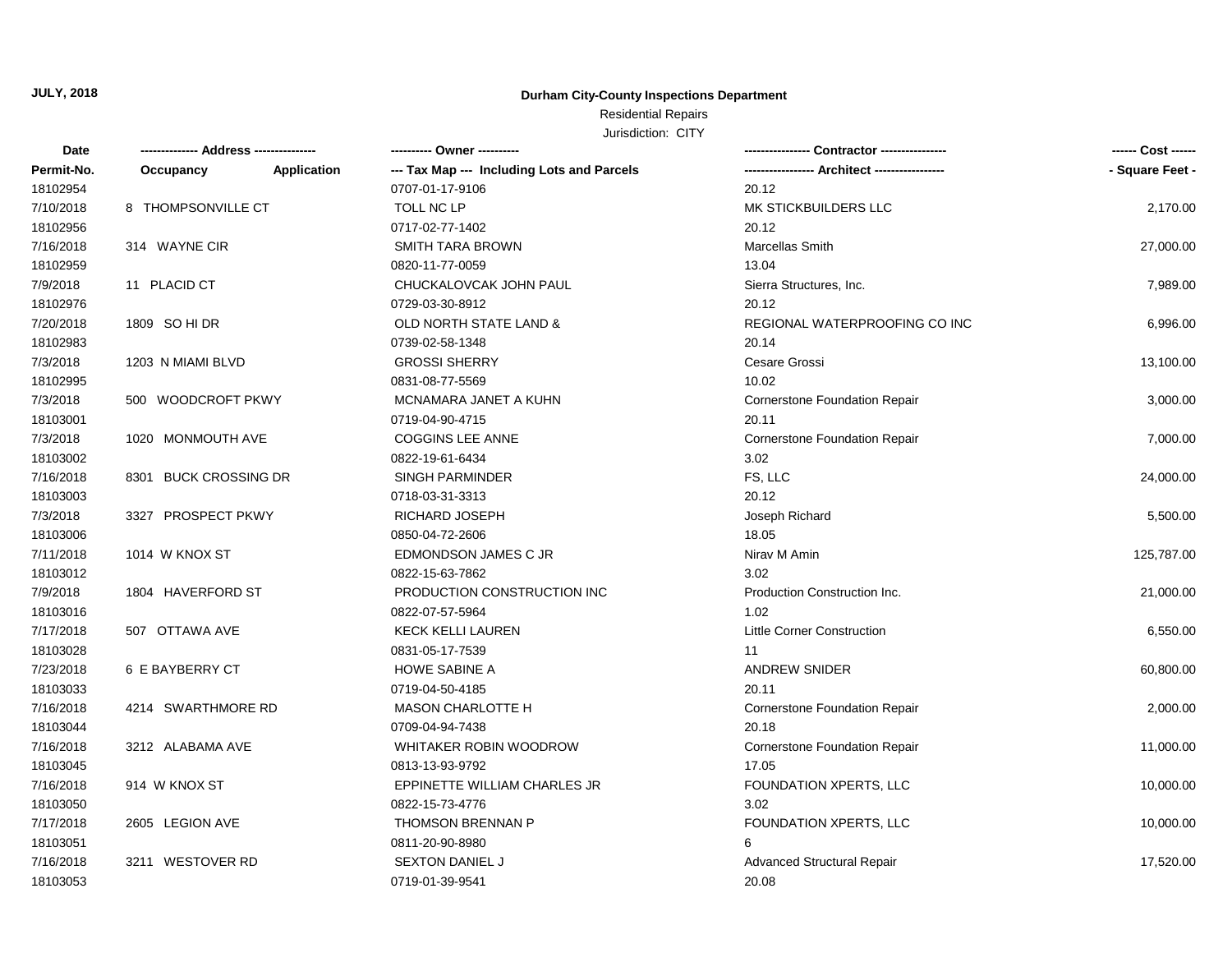# Residential Repairs

| Date       | -------------- Address --------------- | --------- Owner ---------                  |                                            | ------ Cost ------ |
|------------|----------------------------------------|--------------------------------------------|--------------------------------------------|--------------------|
| Permit-No. | Occupancy<br><b>Application</b>        | --- Tax Map --- Including Lots and Parcels |                                            | - Square Feet -    |
| 7/16/2018  | 1602 GREENLEAF ST                      | LOWN CORY W                                | Advanced Structural Repair                 | 14,225.00          |
| 18103055   |                                        | 0832-18-31-4779                            | $\overline{2}$                             |                    |
| 7/18/2018  | 9 SMOKETREE CT                         | <b>GREENE CUTTINA M</b>                    | <b>Genesis Construction LLC</b>            | 10,511.00          |
| 18103056   |                                        | 0815-04-80-3135                            | 16.04                                      |                    |
| 7/16/2018  | 1710 EUCLID RD                         | <b>WOLD ALLEN L</b>                        | <b>Advanced Structural Repair</b>          | 14,760.00          |
| 18103057   |                                        | 0728-04-82-0005                            | 20.13                                      |                    |
| 7/16/2018  | 3002 BUCKINGHAM RD                     | <b>GEORGE DANIEL</b>                       | DLT Construction & Demolition Company, LLC | 1,000.00           |
| 18103058   |                                        | 0810-19-61-7044                            | 20.08                                      |                    |
| 7/16/2018  | 423 EDWARD ST                          | JEN RIGHT HOLDINGS LLC                     | Stable Home Consultants, LLC               | 2,500.00           |
| 18103059   |                                        | 0832-18-30-4846                            | $\overline{2}$                             |                    |
| 7/16/2018  | 213 N GUTHRIE AVE                      | <b>BELL LARRY D</b>                        | Gunther, Gregory A.                        | 29,000.00          |
| 18103062   |                                        | 0831-15-64-4447                            | 10.01                                      |                    |
| 7/20/2018  | 1012 W MARKHAM AVE                     | TILLEY WILLIAM LAURENCE III                | KENNEDY BUILDING CO INC                    | 224,923.00         |
| 18103067   |                                        | 0822-15-62-8634                            | 3.02                                       |                    |
| 7/20/2018  | 2615 AUGUSTA DR                        | ROSS IVAN D                                | Home By Design, LLC                        | 12,000.00          |
| 18103068   |                                        | 0820-06-28-8468                            | $\overline{7}$                             |                    |
| 7/16/2018  | 441 GREEN ST                           | <b>WHITES SHERMAN</b>                      | ATLANTIC SERV. OF WILMINGTON, INC., T/A    | 7,500.00           |
| 18103069   |                                        | 0822-16-92-8883                            | 3.02                                       |                    |
| 7/18/2018  | 305 LYRIC ST                           | <b>CIRAK MEHMET</b>                        | Sanford Homes                              | 1,000.00           |
| 18103076   |                                        | 0831-05-29-0546                            | 9                                          |                    |
| 7/18/2018  | 306 LYRIC ST                           | <b>CIRAK MEHMET</b>                        | Sanford Homes                              | 1,000.00           |
| 18103077   |                                        | 0831-05-29-0444                            | 9                                          |                    |
| 7/18/2018  | 308 LYRIC ST                           | <b>CIRAK MEHMET</b>                        | Sanford Homes                              | 1,000.00           |
| 18103082   |                                        | 0831-05-29-0494                            | 9                                          |                    |
| 7/17/2018  | 8 CHIMNEY TOP CT                       | ABELS JONATHAN F                           | FS, LLC                                    | 17,000.00          |
| 18103085   |                                        | 0801-04-53-3689                            | 20.17                                      |                    |
| 7/19/2018  | 502 N HYDE PARK AVE                    | T A K HOMES LLC                            | William F Cheek                            | 72,000.00          |
| 18103090   |                                        | 0831-11-55-0466                            | 10.01                                      |                    |
| 7/19/2018  | 5215 STARDUST DR                       | SILER MICHAEL SCOTT                        | Home Depot U.S.A., Inc.                    | 17,300.00          |
| 18103091   |                                        | 0835-03-10-0343                            | 16.01                                      |                    |
| 7/10/2018  | 2320 S ALSTON AVE                      | MCCALLUM DARRYL A                          | ANDRE ALLEN                                | 1,000.00           |
| 18103105   |                                        | 0830-14-43-0361                            | 20.09                                      |                    |
| 7/18/2018  | 107 N GOLEY ST                         | <b>GADDY SHARON ANN</b>                    | FALLS CONTRACTING LLC.                     | 80,000.00          |
| 18103110   |                                        | 0831-14-44-0097                            | 11                                         |                    |
| 7/20/2018  | 17 SAINT ANDREWS CT                    | FORD MARK J                                | Project 9 Designs L.L.C.                   | 32,980.00          |
| 18103119   |                                        | 0810-16-93-2831                            | 20.07                                      |                    |
| 7/18/2018  | 3405 ALMAN DR                          | DE LA TORRIENTE FAMILY TRUST               | Project 9 Designs L.L.C.                   | 33,610.00          |
|            |                                        |                                            |                                            |                    |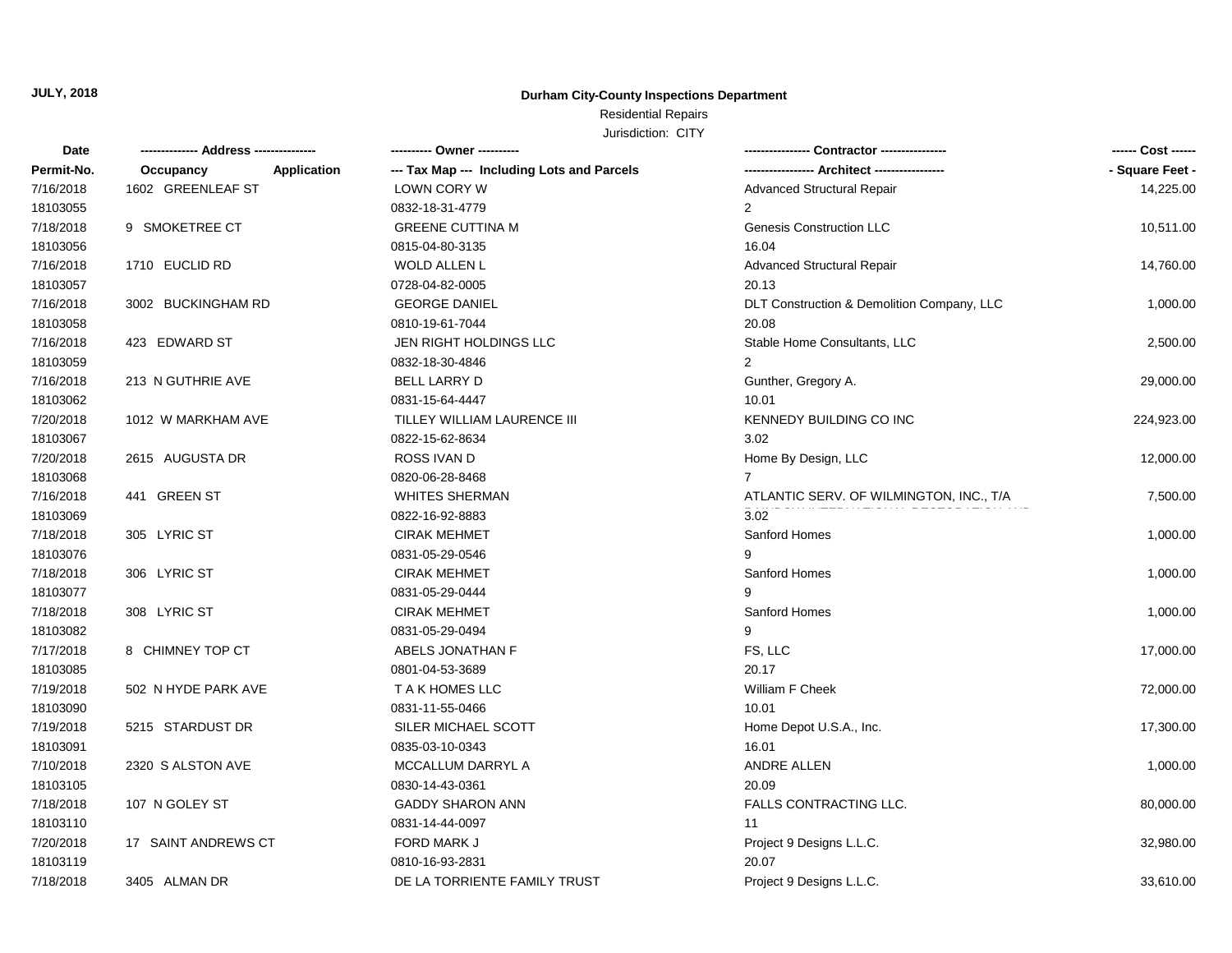# Residential Repairs

| Date       | -------------- Address --------------- |             | ---------- Owner ----------                |                                   | ------ Cost ------ |
|------------|----------------------------------------|-------------|--------------------------------------------|-----------------------------------|--------------------|
| Permit-No. | Occupancy                              | Application | --- Tax Map --- Including Lots and Parcels | --- Architect ----------------    | - Square Feet -    |
| 18103121   |                                        |             | 0801-03-32-4007                            | 20.17                             |                    |
| 7/18/2018  | 107 W CORNWALLIS RD                    |             | ABDELRAHMAN YUSRA M                        | <b>Stat Restoration</b>           | 1,000.00           |
| 18103127   |                                        |             | 0820-10-36-5298                            | 20.09                             |                    |
| 7/23/2018  | 7 KILBRETH AVE                         |             | <b>TRIGGS TROY J</b>                       | <b>GARUDA CUSTOM DECKS</b>        | 19,800.00          |
| 18103132   |                                        |             | 0729-01-45-1442                            | 20.10                             |                    |
| 7/23/2018  | 5 KERSEY CT                            |             | <b>MILLS CECELIA WHITE</b>                 | <b>GARUDA CUSTOM DECKS</b>        | 5,200.00           |
| 18103136   |                                        |             | 0718-02-77-0504                            | 20.11                             |                    |
| 7/16/2018  | 2627 CHAPEL HILL RD                    |             | LEARNED KELLY ANN                          | <b>Advanced Structural Repair</b> | 8,825.00           |
| 18103144   |                                        |             | 0811-20-90-1718                            | 6                                 |                    |
| 7/16/2018  | 2513 STEPHENSON ST                     |             | <b>MEJM PROPERTIES LLC</b>                 | Cornerstone Foundation Repair     | 6,500.00           |
| 18103150   |                                        |             | 0832-10-47-2375                            | 1.01                              |                    |
| 7/20/2018  | 509 E GEER ST                          |             | <b>RTP HOMES LLC</b>                       | Quality One Contracting LLC       | 1,000.00           |
| 18103152   |                                        |             | 0832-18-30-2392                            | $\overline{2}$                    |                    |
| 7/23/2018  | 1207 GEARWOOD AVE                      |             | <b>RANSON ELNORA E</b>                     | RESTOREPRO RECONSTRUCTION, INC.   | 7,777.00           |
| 18103161   |                                        |             | 0831-06-38-0893                            | 9                                 |                    |
| 7/23/2018  | 4 FIRETHORN CT                         |             | LYONS CLARENCE D                           | <b>CLARENCE D LYONS</b>           | 1,349.00           |
| 18103181   |                                        |             | 0814-03-31-5708                            | 17.07                             |                    |
| 7/31/2018  | 3801 HOPE VALLEY RD                    |             | SMITH DAVID W                              | Jolley Builders LLC, Steve        | 80,000.00          |
| 18103203   |                                        |             | 0719-02-68-8136                            | 20.07                             |                    |
| 7/31/2018  | 1105 SOUTH ST                          |             | RENAISSANCE SOUTH GROUP LLC                | <b>BULLOCK BUILDING CO. INC.</b>  | 45,600.00          |
| 18103214   |                                        |             | 0821-16-72-8821                            | 12.01                             |                    |
| 7/23/2018  | 2815 STATE ST                          |             | LILLY MICHAEL GLENN                        | BERINI, JOE F., CONST. CO.        | 40,000.00          |
| 18103218   |                                        |             | 0832-06-38-1673                            | 1.01                              |                    |
| 7/23/2018  | 1205 EVA ST                            |             | MERCER ALLEN M                             | Mattocks, Steve Nash              | 120,000.00         |
| 18103220   |                                        |             | 0831-11-56-6636                            | 10.01                             |                    |
| 7/25/2018  | 903 CAMDEN AVE                         |             | <b>INTEHAR ERVIN RAY</b>                   | Ervin Interhar                    | 20,000.00          |
| 18103250   |                                        |             | 0832-14-42-1955                            | $\overline{2}$                    |                    |
| 7/20/2018  | 4020 BERINI DR                         |             | <b>BORYNSKI FRANK</b>                      | Frank Borynski                    | 12,700.00          |
| 18103263   |                                        |             | 0813-03-12-2406                            | 17.07                             |                    |
| 7/26/2018  | 730 RUTHERFORD ST                      |             | MONSEIN INVESTMENT LLC                     | BERINI, JOE F., CONST. CO.        | 1,000.00           |
| 18103265   |                                        |             | 0822-17-12-5432                            | 4.02                              |                    |
| 7/26/2018  | 4006 GUESS RD                          |             | PICKARD JOHN C                             | <b>Chris Carpenter</b>            | 15,000.00          |
| 18103270   |                                        |             | 0824-03-02-1802                            | 17.11                             |                    |
| 7/23/2018  | 611 LEE ST                             |             | ARTIFEX PROPERTIES LLC                     | ARTIFEX CONSTRUCTION LLC          | 21,789.00          |
| 18103271   |                                        |             | 0831-06-39-1741                            | 9                                 |                    |
| 7/26/2018  | 5130 KEMMONT RD                        |             | <b>CHADWICK MARY</b>                       | <b>Triangle Home Construction</b> | 23,500.00          |
| 18103285   |                                        |             | 0729-04-72-4330                            | 20.10                             |                    |